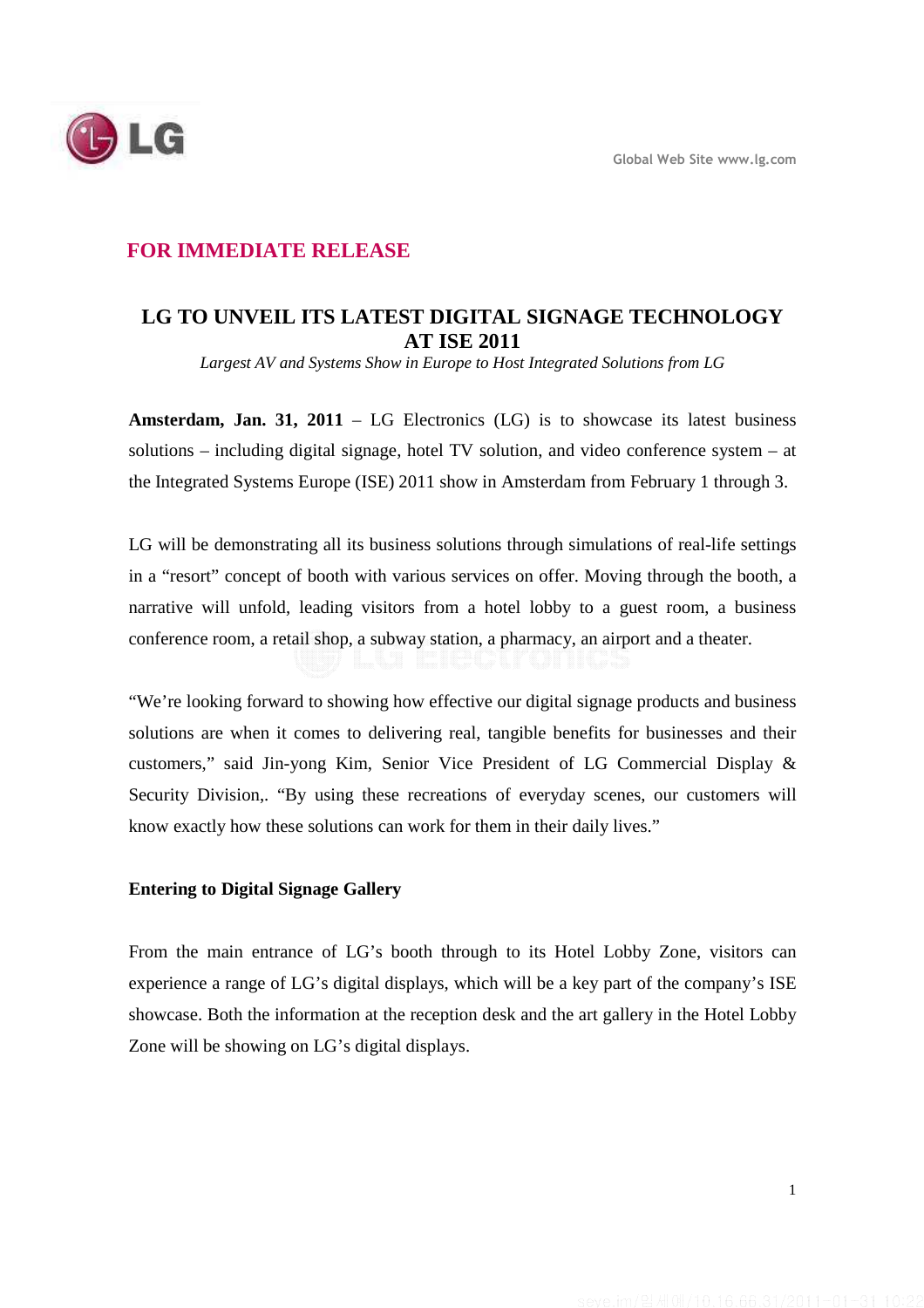At the entrance and hotel lobby sections of LG's booth, two of the company's cutting-edge touch displays (models M4716T and M4214T) that are highly effective in any interior, will also be on show. With an industry-leading response time of 13.5ms, the M4716T can provide quick, easily controlled information that includes 3D imaging, making it ideal for outlets such as car dealerships.

At the digital art gallery in the hotel lobby, visitors can enjoy media art installations on LG displays such as the 72-inch LED, 65-inch LCD and narrow bezel models. The narrow bezel models boast 700cd brightness and Full-HD picture quality, providing the perfect platform for showing off these works of art.

#### **From Shopping to Transportation**

Visitors can also experience various displays at the QSR (Quick Service Restaurant) and Retail Shop Zone in LG's booth.

LG's Shine-Out Display, used in the shop window of the Retail Shop Zone, is ideal both for indoor and outdoor settings. By minimizing reflection from bright lights – such as sunlight – the Shine-Out Display is the perfect signage for shops and malls everywhere. Visitors will also be able to see the unique content management tool for LG's displays in the Retail Shop Zone. With LG SuperSign, LG's digital signage solution, sign operators can control and manage a vast amount of information from a single source.

LG EzSign TV, an easy-to-operate signage solution that works without any additional media players, will be on show at the bar in the Hotel Lobby Zone. LG EzSign TV is a cost-effective signage solution that can be run on LG's Pro:Centric platform-based TV using a simple application. It's easy to install and operate via a USB playback solution, and offers a free template that customers can use to edit content on their PC for viewing on their TVs.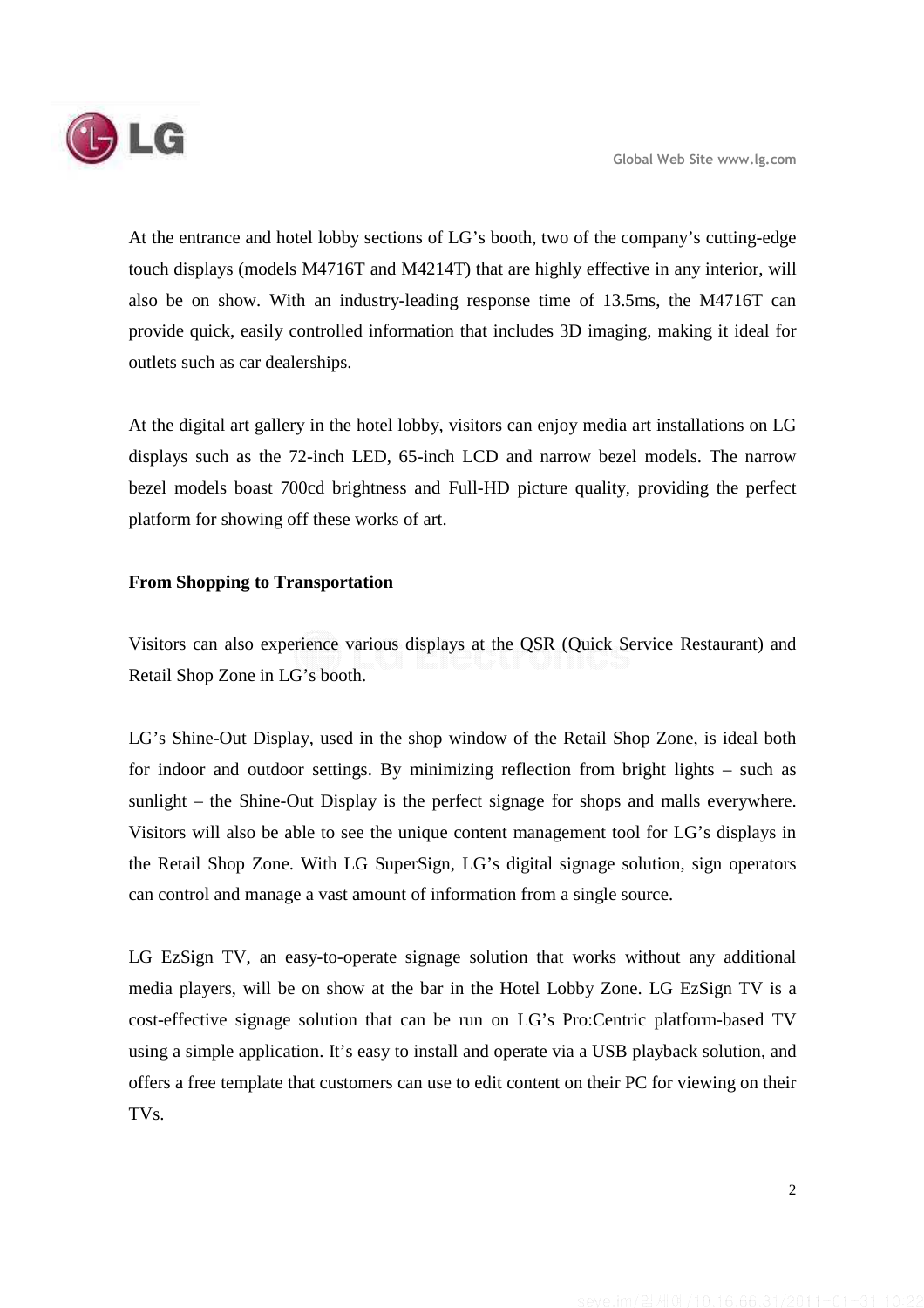

Additionally, LG's M3801S stretched monitor, on display at the Transportation Facility Zone, delivers an extremely effective solution for airports, subway stations, bus stop or any other businesses that need wide displays but don't have much space. The stretched monitors are ideal as platforms for advertising, or for providing passengers with useful information such as timetables.

## **Perfect Hotel TV and Video Conference Systems in the Hotel Zone**

In the booth's Hotel Room Zone, LG will also be showcasing its advanced, integrated Hotel TV solutions customized to different types of hotel. LG's Pro:Centric-based Hotel TV Solutions deliver state-of-the-art interactive functions at unbeatable costs.

In addition, LG will be unveiling two types of Video Conference System (VCS) in the Conference Room Zone, where visitors will have the opportunity for hands-on demos. The all-in-one desk type VCS features vivid screens and easy interfaces, while the room-type VCS boasts outstanding connectivity.

LG's 65-inch LCD IWB and 60-inch PDP IWB, the ideal displays for business presentations and conferences, will also be on display in the conference room.

### **Experience Super Narrow Bezel in the Theater Zone**

LG will unveil the perfect video wall solution, the 47WV30, 47-inch LED super narrow bezel monitor display, in the Theater Zone. With a central focus on delivering benefits to users, the 47WV30 provides industry-leading picture quality. A 6.9mm seam size, the slimmest on any 40- to 49-inch display, means the 47WV30 can connect to other displays for a clearer, more expansive picture. In addition, a special "shine-out film" means the 47WV30 will be able to display crystal clear images outdoors, even in brightness as high as 4,000 lux.